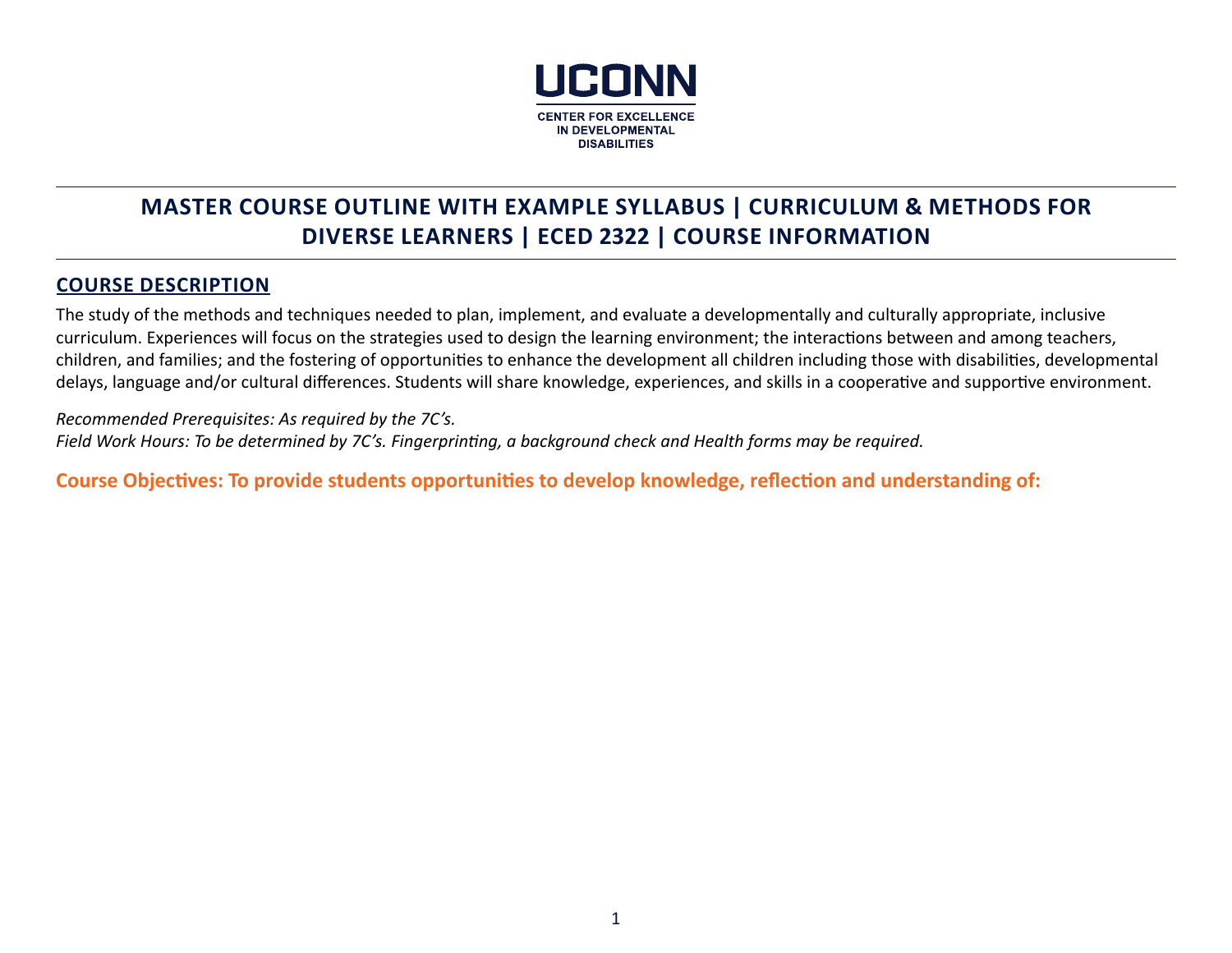# MASTER COURSE OUTLINE WITH EXAMPLE SYLLABUS | CURRICULUM & METHODS FOR DIVERSE LEARNERS | ECED 2322

## **COURSE OBJECTIVE ALIGNMENT WITH STANDARDS**

| $\mathbf{1}$   | The Why, What, and How regarding the teacher's<br>role as it relates to their own educational<br>philosophy, program goals, classroom design,<br>family involvement, child observations, assessment,<br>planning and implementing learning experiences,<br>teacher interactions with all children, families and<br>colleagues. | OSEP, Intervention and Instruction; Working with Children and Families from Diverse Backgrounds, Engaging and<br>Communicating with Families, Transitions, Literacy and STEM, Supporting Social and Emotional Development,<br>Collaborating and Technology; DEC, Assessment A9, Instruction INS4, Family F1 and F6, Transitions TR2,<br>Instruction, INS4, Interaction, INT2, Teaming and Collaboration, TC2, Environments, E4; EI/ECSE, Assessment<br>Processes, Using Responsive, Reciprocal Interactions, Interventions, and Instruction, Partnering with Families,<br>Professional and Ethical Practices, Child Development and Early Learning, Interaction, Intervention Instruction,<br>Collaborating and Teaming, Application of Curriculum Frameworks in the Planning of Meaningful Learning<br>Experiences; NAEYC, Standard One, Promoting Child Development and Early Learning, 1a,1b, and 1c, Standard<br>Two, Building Family, Community Relationships, 2a, 2b, and 2c; Standard Three, Observing, Documenting and<br>Assessing, 3a, 3b, 3c and 3d; Standard Four, Using Developmentally Effective Approaches, 4a, 4b, 4c, and 4d,<br>Standard Five, Using Content Knowledge to Build Meaningful Curriculum, 5a, 5b, and 5c, Standard Six, 6b, 6c, and<br>6d; (PS&C for ECE, Standard One, Child Development and Learning in Context, 1a,1b,1c, and 1d; Standard Two,<br>Family, Teacher Partnerships and Community Connections, 2a, 2b, and 2c. Standard Three, Child Observation,<br>Documentation and Assessment, 3a, 3b, 3c, and 3d. Standard Four, 4a, 4b, and 4c, Standard Five, Knowledge,<br>Application, and Integration of Academic Content in the Early Childhood Curriculum, 5a, 5b, and 5c and Standard<br>Six, Professionalism as an Early childhood Educator, 6a,6b,6c,6d,and 6e); CKC's, Promoting Child Development<br>and Early Learning, 1.A.1, 1.B.3, Using Developmentally Effective Approaches for Facilitating Experiences, 2.A.2,<br>Building a Meaningful Planned Program of Learning and Development, 3.A.3, Observing, Documenting and<br>Assessing, 4.A.1 and 4.A.3, Building Family and Community Relationships, 5.A.1., and 5.A.2 |
|----------------|--------------------------------------------------------------------------------------------------------------------------------------------------------------------------------------------------------------------------------------------------------------------------------------------------------------------------------|-----------------------------------------------------------------------------------------------------------------------------------------------------------------------------------------------------------------------------------------------------------------------------------------------------------------------------------------------------------------------------------------------------------------------------------------------------------------------------------------------------------------------------------------------------------------------------------------------------------------------------------------------------------------------------------------------------------------------------------------------------------------------------------------------------------------------------------------------------------------------------------------------------------------------------------------------------------------------------------------------------------------------------------------------------------------------------------------------------------------------------------------------------------------------------------------------------------------------------------------------------------------------------------------------------------------------------------------------------------------------------------------------------------------------------------------------------------------------------------------------------------------------------------------------------------------------------------------------------------------------------------------------------------------------------------------------------------------------------------------------------------------------------------------------------------------------------------------------------------------------------------------------------------------------------------------------------------------------------------------------------------------------------------------------------------------------------------------------------------------------------------------------------------------------------|
| $\overline{2}$ | A Developmentally Appropriate curriculum that<br>fosters all children's social, emotional, physical,<br>cognitive, creative and language development<br>through play.                                                                                                                                                          | OSEP, Intervention and Instruction, Literacy and STEM, Supporting Social and Emotional Development; DEC,<br>Instruction, INS4, Interaction, INT2; EI/ECSE, Using Responsive, Reciprocal Interactions, Interventions and<br>Instruction, Child Development and Early Learning, Interaction, Intervention and Instruction, Application of<br>Curriculum Frameworks in the Planning of Meaningful Learning Experiences; NAEYC Standard One, Promoting<br>Child Development and Learning, 1a, 1b and 1c, Standard Three, Observing, Documenting and Assessing,<br>3a, Standard Four, Using Developmentally Effective Approaches 4a, 4b and 4c, Standard Five, Using Content<br>Knowledge to Build Meaningful Curriculum, 5a, 5b, 5c; (PS&C for ECE, Standard One, Child Development and<br>Learning in Context, 1a,1b,1c,and 1d, Standard Three, Child Observation, Documentation and Assessment, 3a,.<br>Standard Four, Developmentally, Culturally, and Linguistically Appropriate Teaching Practices, 4a, 4b, and 4c,<br>Standard Five, Knowledge, Application, and Integration of Academic Content in the Early Childhood Curriculum,<br>5a, 5b, and 5c); CKC's, Promoting Child Development and Early Learning, 1.A.1, Building a Meaningful Planned<br>Program of Learning and Development, 3.A.3                                                                                                                                                                                                                                                                                                                                                                                                                                                                                                                                                                                                                                                                                                                                                                                                                                                                         |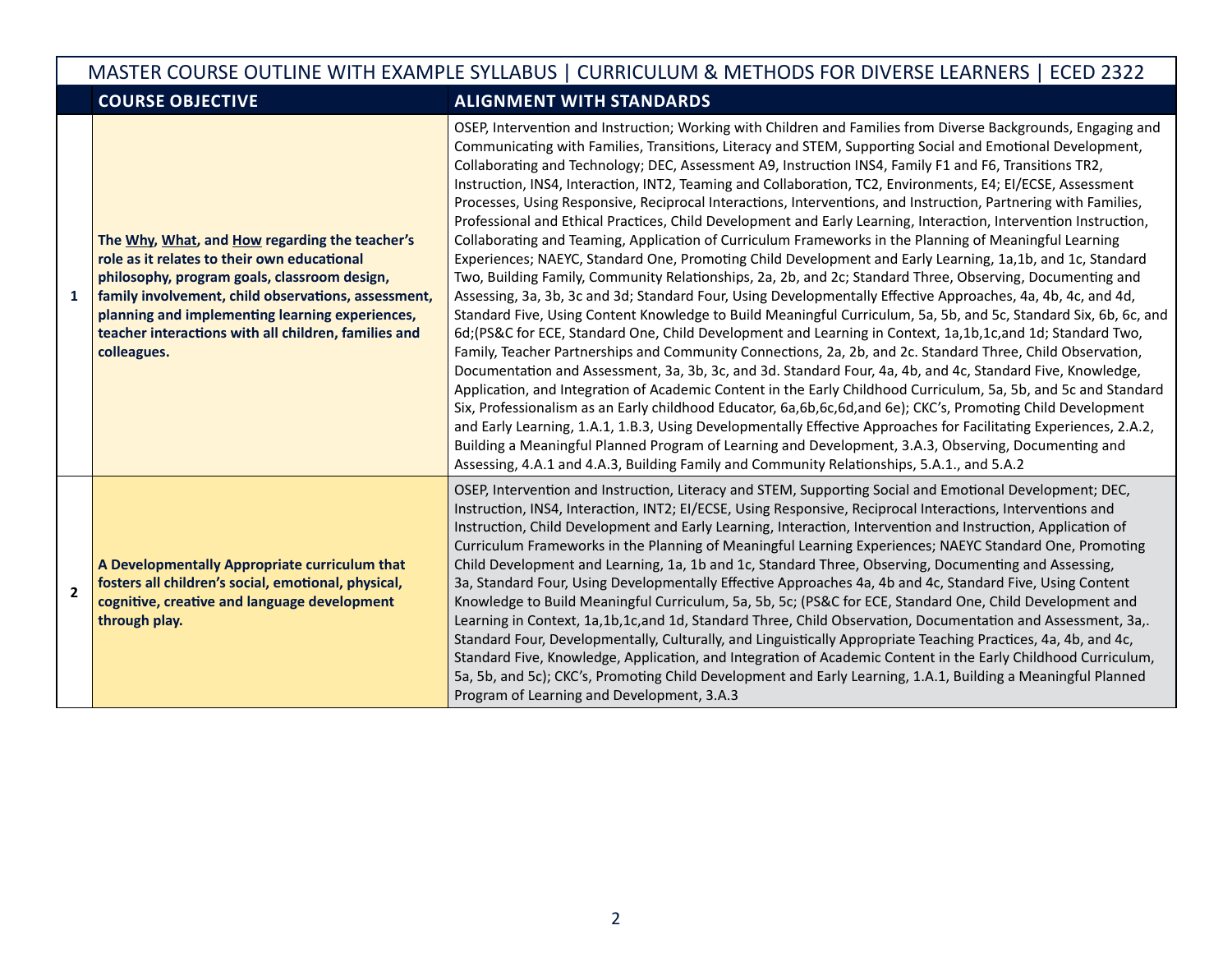|   | MASTER COURSE OUTLINE WITH EXAMPLE SYLLABUS   CURRICULUM & METHODS FOR DIVERSE LEARNERS   ECED 2322                                                                                                                               |                                                                                                                                                                                                                                                                                                                                                                                                                                                                                                                                                                                                                                                                                                                                                                                                                                                                                                                                                                                                                                                                                                                                                                                                                            |  |  |
|---|-----------------------------------------------------------------------------------------------------------------------------------------------------------------------------------------------------------------------------------|----------------------------------------------------------------------------------------------------------------------------------------------------------------------------------------------------------------------------------------------------------------------------------------------------------------------------------------------------------------------------------------------------------------------------------------------------------------------------------------------------------------------------------------------------------------------------------------------------------------------------------------------------------------------------------------------------------------------------------------------------------------------------------------------------------------------------------------------------------------------------------------------------------------------------------------------------------------------------------------------------------------------------------------------------------------------------------------------------------------------------------------------------------------------------------------------------------------------------|--|--|
|   | <b>COURSE OBJECTIVE</b><br><b>ALIGNMENT WITH STANDARDS</b>                                                                                                                                                                        |                                                                                                                                                                                                                                                                                                                                                                                                                                                                                                                                                                                                                                                                                                                                                                                                                                                                                                                                                                                                                                                                                                                                                                                                                            |  |  |
| 3 | Teaching strategies that meet the needs of<br>all children, including those with disabilities,<br>developmental delays, language and/or cultural<br>differences and are based upon child development<br>and educational theories. | OSEP, Intervention and Instruction, Supporting Social and Emotional Development; DEC, Instruction, INS4,<br>Interaction, INT2; Transitions, TR2; EI/ECSE, Using Responsive, Reciprocal, Interactions, Interventions and<br>Instruction, Child Development and Early Learning, Interaction, Intervention and Instruction; NAEYC, Standard<br>One, Promoting Child Development and Early Learning, 1a, and 1b, Standard Four, Using Developmentally<br>Effective Approaches 4b and 4c; (PS&C for ECE, Standard One, Child Development and Learning in Context, 1b,<br>and 1d, Standard Four, Developmentally, Culturally, and Linguistically Appropriate Teaching Practices, 4b, and<br>4c,); CKC's, Using Developmentally Effective Approaches for Facilitating Experiences, 2.A.2                                                                                                                                                                                                                                                                                                                                                                                                                                          |  |  |
| 4 | The components of an appropriate, inclusive learning<br>environment (both physical and emotional) as<br>teaching strategies.                                                                                                      | OSEP: Intervention and Instruction, Transitions, Supporting Social and Emotional Development, Technology; DEC,<br>Instruction INS4, Transitions TR2, Interaction INT2 and Environments E4; EI/ECSE Using Responsive, Reciprocal,<br>Interaction, Interventions and Instruction, Interaction, Interventions and Instruction; NAEYC, Standard One,<br>Promoting Child Development and Learning, 1c, Standard Four, Using Developmentally Effective Approaches,<br>4a and 4c; (PS&C for ECE, Standard One, Child Development and Learning in Context, 1c, and 1d, Standard<br>Four, Developmentally, Culturally, and Linguistically Appropriate Teaching Practices, 4b, and 4c) CKC's, Using<br>Developmentally Effective Approaches for Facilitating Experiences, 2.A.2,                                                                                                                                                                                                                                                                                                                                                                                                                                                     |  |  |
| 5 | Anti-bias and inclusive classroom experiences that<br>are based upon educational philosophy, learning<br>and development standards, child assessments and<br>family characteristics.                                              | OSEP: Intervention and Instruction, Working with Children and Families from Diverse Backgrounds, Supporting<br>Social and Emotional Development; DEC, Instruction, INS4, Family, F1 and Interaction, INT2; Environments,<br>E4; EI/ECSE Child Development and Early Learning, Application of Curriculum Frameworks in the Planning of<br>Meaningful Learning Experiences; NAEYC, Standard One, Promoting Child Development and Early Learning 1b<br>and 1c; Standard Two, Building Family and Community Relationships, 2a, Standard Four, Using Developmentally<br>Effective Approaches, 4a and 4b, Standard Six, Becoming a Professional, 6b, 6d and 6e; (PS&C for ECE, Standard<br>One, Child Development and Learning in Context, 1b,1c,and 1d; Standard Two, Family, Teacher Partnerships and<br>Community Connections, 2a, Standard Three, Child Observation, Documentation and Assessment, 3c, Standard<br>Four, 4a, 4b, and 4c and Standard Six, Professionalism as an Early childhood Educator and 6e); CKC's, Promoting<br>Child Development and Early Learning, 1.B.3; Building Family and Community Relationships, 5.A.1, and Using<br>Developmentally Effective Approaches for Facilitating Experiences, 2.A.2 |  |  |
| 6 | Learning as an interactive process.                                                                                                                                                                                               | OSEP, Intervention and Instruction, Literacy and STEM and Supporting Social and Emotional Development;<br>DEC Instruction, INT2, Interaction, INT2; EI/ECSE, Using Responsive, Reciprocal, Interactions, Interventions and<br>Instruction; Interaction, Intervention and Instruction; NAEYC, Standard Four, Using Developmentally Effective<br>Approaches, 4a and 4b; (PS&C for ECE; Standard Four, Developmentally, Culturally, and Linguistically Appropriate<br>Teaching Practices, 4b and 4c); CKC's, Building a Meaningful Planned Program of Learning and Development,<br>3.A.3                                                                                                                                                                                                                                                                                                                                                                                                                                                                                                                                                                                                                                      |  |  |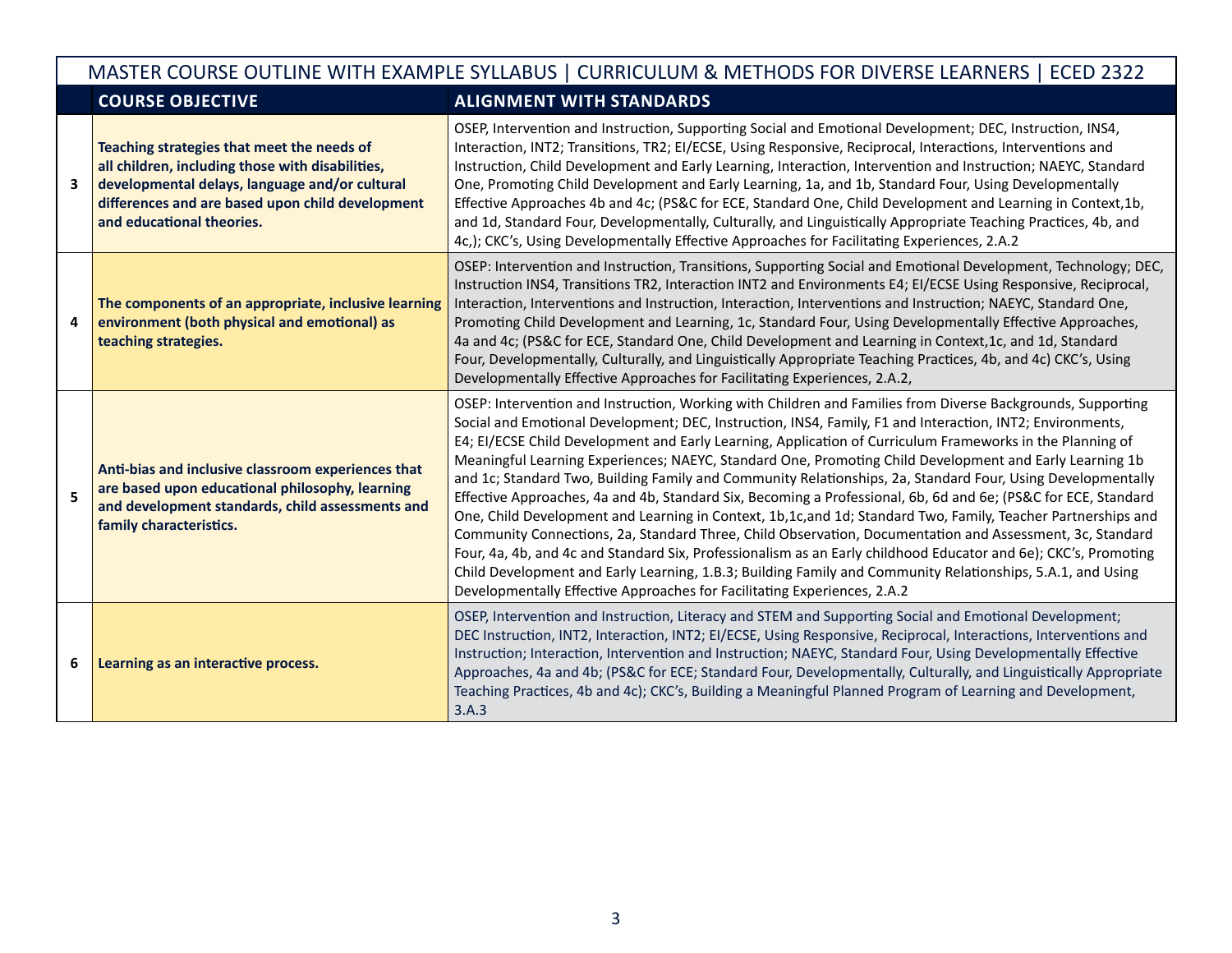|                | MASTER COURSE OUTLINE WITH EXAMPLE SYLLABUS   CURRICULUM & METHODS FOR DIVERSE LEARNERS   ECED 2322                                                                                                  |                                                                                                                                                                                                                                                                                                                                                                                                                                                                                                                                                                                                                                                                                                                                                                                                                                                                                                                                                                                                                                                                                                                                                                                                                                                                                                                                                                                                                                                                                                                                                                                                                                                                        |  |  |  |
|----------------|------------------------------------------------------------------------------------------------------------------------------------------------------------------------------------------------------|------------------------------------------------------------------------------------------------------------------------------------------------------------------------------------------------------------------------------------------------------------------------------------------------------------------------------------------------------------------------------------------------------------------------------------------------------------------------------------------------------------------------------------------------------------------------------------------------------------------------------------------------------------------------------------------------------------------------------------------------------------------------------------------------------------------------------------------------------------------------------------------------------------------------------------------------------------------------------------------------------------------------------------------------------------------------------------------------------------------------------------------------------------------------------------------------------------------------------------------------------------------------------------------------------------------------------------------------------------------------------------------------------------------------------------------------------------------------------------------------------------------------------------------------------------------------------------------------------------------------------------------------------------------------|--|--|--|
|                | <b>COURSE OBJECTIVE</b>                                                                                                                                                                              | <b>ALIGNMENT WITH STANDARDS</b>                                                                                                                                                                                                                                                                                                                                                                                                                                                                                                                                                                                                                                                                                                                                                                                                                                                                                                                                                                                                                                                                                                                                                                                                                                                                                                                                                                                                                                                                                                                                                                                                                                        |  |  |  |
| $\overline{z}$ | <b>Classroom management strategies and behavior</b><br>techniques that address all children, including<br>children with disabilities, developmental delays,<br>language and/or cultural differences. | OSEP, Intervention and Instruction, Supporting Social and Emotional Development, Collaborating and Teaming;<br>DEC, Instruction, INS4, Interaction, INT2, Teaming and Collaboration, TC2; EI/ECSE, Assessment Processes, Using<br>Responsive, Reciprocal Interactions, Interventions and Instruction, Partnering with Families, Professionalism and<br>Ethical Practices, Child Development and Early Learning, Interaction, Intervention and Instruction, Collaboration<br>and Teaming, Application of Curriculum Frameworks in the Planning of Meaningful Experiences; NAEYC,<br>Standard One, Promoting Child Development and Early Learning, 1a,1b, and 1c, Standard Two, Building Family,<br>Community Relationships, 2a, 2b, and 2c; Standard Three, Observing, Documenting and Assessing, 3a, 3b, 3c and<br>3d; Standard Four, Using Developmentally Effective Approaches, 4a, 4b, 4c, and 4d, Standard Six 6b; (PS&C for<br>ECE, Standard One, Child Development and Learning in Context, 1a,1b,1c,and 1d; Standard Two, Family, Teacher<br>Partnerships and Community Connections, 2a, 2b, and 2c. Standard Three, Child Observation, Documentation<br>and Assessment, 3a, 3b, 3c, and 3d. Standard Four, Developmentally, Culturally, and Linguistically Appropriate<br>Teaching Practices, 4a, 4b, and 4c, and Standard Six, Professionalism as an Early childhood Educator, 6b); CKC's,<br>Promoting Child Development and Early Learning, 1.A.1, 1.B.3, Using Developmentally Effective Approaches for<br>Facilitating Experiences, 2.A.2, Observing, Documenting and Assessing, 4.A.3, Building Family and Community<br>Relationships, 5.A.1., and 5.A.2 |  |  |  |
| 8              | The curriculum from the perspective of the child, the<br>teacher and the family.                                                                                                                     | OSEP, Interaction and Instruction, Working with Children and Families from Diverse Backgrounds, Engaging<br>and Communicating with Families, DEC, Family, F1 and F6, El/ECSE, Partnering with Families, Application of<br>Curriculum Frameworks in the Planning of Meaningful Learning Experiences; NAEYC, Standard Two, Building<br>Family and Community Relations, 2b and 2c, Standard Five, Using content knowledge to Build Meaningful<br>Curriculum, 5c, Standard Six, Becoming a Professional, 6d; (PS&C for ECE, Standard Two, Family, Teacher<br>Partnerships and Community Connections, 2b, and 2c and Standard Five, Knowledge, Application, and Integration<br>of Academic Content in the Early Childhood Curriculum, 5a, 5b, and 5c).                                                                                                                                                                                                                                                                                                                                                                                                                                                                                                                                                                                                                                                                                                                                                                                                                                                                                                                      |  |  |  |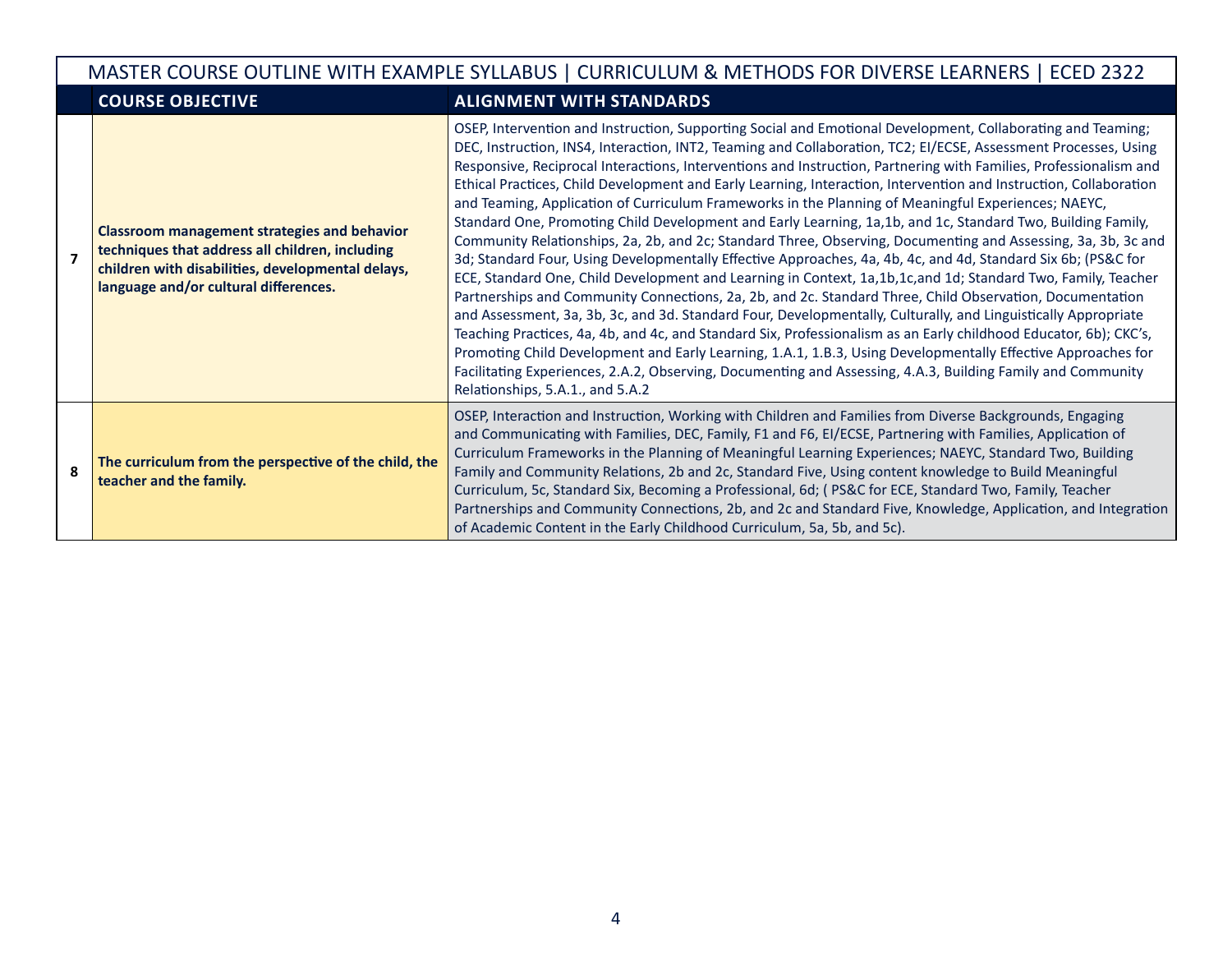|                                                                                                                                                                                                | MASTER COURSE OUTLINE WITH EXAMPLE SYLLABUS   CURRICULUM & METHODS FOR DIVERSE LEARNERS   ECED 2322                                                                                                                                                                                                                                         |                                                                                                                                                                                                                                                                                                                                                                                                                                                                                                                                                                                                                                                                                                                                                                                                                                                                                                                                                                                                                                                                                                                                                                                                                                                                                                                                                                                                                                                                                                                                                                                                                                                                                                                                                                                                                                                                                                                                                                                                                                                                                                                                                                                                                                                               |  |  |  |
|------------------------------------------------------------------------------------------------------------------------------------------------------------------------------------------------|---------------------------------------------------------------------------------------------------------------------------------------------------------------------------------------------------------------------------------------------------------------------------------------------------------------------------------------------|---------------------------------------------------------------------------------------------------------------------------------------------------------------------------------------------------------------------------------------------------------------------------------------------------------------------------------------------------------------------------------------------------------------------------------------------------------------------------------------------------------------------------------------------------------------------------------------------------------------------------------------------------------------------------------------------------------------------------------------------------------------------------------------------------------------------------------------------------------------------------------------------------------------------------------------------------------------------------------------------------------------------------------------------------------------------------------------------------------------------------------------------------------------------------------------------------------------------------------------------------------------------------------------------------------------------------------------------------------------------------------------------------------------------------------------------------------------------------------------------------------------------------------------------------------------------------------------------------------------------------------------------------------------------------------------------------------------------------------------------------------------------------------------------------------------------------------------------------------------------------------------------------------------------------------------------------------------------------------------------------------------------------------------------------------------------------------------------------------------------------------------------------------------------------------------------------------------------------------------------------------------|--|--|--|
|                                                                                                                                                                                                | <b>STUDENT OUTCOMES</b>                                                                                                                                                                                                                                                                                                                     | <b>ALIGNMENT WITH STANDARDS</b>                                                                                                                                                                                                                                                                                                                                                                                                                                                                                                                                                                                                                                                                                                                                                                                                                                                                                                                                                                                                                                                                                                                                                                                                                                                                                                                                                                                                                                                                                                                                                                                                                                                                                                                                                                                                                                                                                                                                                                                                                                                                                                                                                                                                                               |  |  |  |
| 1                                                                                                                                                                                              | Reflect upon the Why, What, and How regarding the<br>teacher's role as it relates to their own educational<br>philosophy, program goals, classroom design,<br>family involvement, child observations, assessment,<br>planning and implementing learning experiences,<br>teacher interactions with all children, families and<br>colleagues. | OSEP, Intervention and Instruction; Working with Children and Families from Diverse Backgrounds, Engaging and<br>Communicating with Families, Transitions, Literacy and STEM, Supporting Social and Emotional Development,<br>Collaborating and Technology; DEC, Assessment A9, Instruction INS4, Family F1 and F6, Transitions TR2,<br>Instruction, INS4, Interaction, INT2, Teaming and Collaboration, TC2, Environments, E4; EI/ECSE, Assessment<br>Processes, Using Responsive, Reciprocal Interactions, Interventions, and Instruction, Partnering with Families,<br>Professional and Ethical Practices, Child Development and Early Learning, Interaction, Intervention Instruction,<br>Collaborating and Teaming, Application of Curriculum Frameworks in the Planning of Meaningful Learning<br>Experiences; NAEYC, Standard One, Promoting Child Development and Early Learning, 1a,1b, and 1c, Standard<br>Two, Building Family, Community Relationships, 2a, 2b, and 2c; Standard Three, Observing, Documenting and<br>Assessing, 3a, 3b, 3c and 3d; Standard Four, Using Developmentally Effective Approaches, 4a, 4b, 4c, and 4d,<br>Standard Five, Using Content Knowledge to Build Meaningful Curriculum, 5a, 5b, and 5c, Standard Six, 6b, 6c, and<br>6d; (PS&C for ECE, Standard One, Child Development and Learning in Context, 1a,1b,1c, and 1d; Standard Two,<br>Family, Teacher Partnerships and Community Connections, 2a, 2b, and 2c. Standard Three, Child Observation,<br>Documentation and Assessment, 3a, 3b, 3c, and 3d. Standard Four, Developmentally, Culturally, and Linguistically<br>Appropriate Teaching Practices 4a, 4b, and 4c, Standard Five, Knowledge, Application, and Integration of<br>Academic Content in the Early Childhood Curriculum, 5a, 5b, and 5c and Standard Six, Professionalism as an Early<br>childhood Educator, 6a,6b,6c,6d, and 6e);CKC's, Promoting Child Development and Early Learning, 1.A.1, 1.B.3,<br>Using Developmentally Effective Approaches for Facilitating Experiences, 2.A.2, Building a Meaningful Planned<br>Program of Learning and Development, 3.A.3, Observing, Documenting and Assessing, 4.A.1 and 4.A.3, Building<br>Family and Community Relationships, 5.A.1., and 5.A.2 |  |  |  |
| Design a Developmentally Appropriate curriculum<br>that fosters all children's social, emotional, physical,<br>$\overline{2}$<br>cognitive, creative and language development<br>through play. |                                                                                                                                                                                                                                                                                                                                             | OSEP, Intervention and Instruction, Literacy and STEM, Supporting Social and Emotional Development; DEC,<br>Instruction, INS4, Interaction, INT2; EI/ECSE, Using Responsive, Reciprocal Interactions, Interventions and<br>Instruction, Child Development and Early Learning, Interaction, Intervention and Instruction, Application of<br>Curriculum Frameworks in the Planning of Meaningful Learning Experiences; NAEYC Standard One, Promoting<br>Child Development and Learning, 1a, 1b and 1c, Standard Three, Observing, Documenting and Assessing,<br>3a, Standard Four, Using Developmentally Effective Approaches 4a, 4b and 4c, Standard Five, Using Content<br>Knowledge to Build Meaningful Curriculum, 5a, 5b, 5c; (PS&C for ECE, Standard One, Child Development and<br>Learning in Context, 1a,1b,1c,and 1d, Standard Three, Child Observation, Documentation and Assessment, 3a,.<br>Standard Four, Developmentally, Culturally, and Linguistically Appropriate Teaching Practices, 4a, 4b, and 4c,<br>Standard Five, Knowledge, Application, and Integration of Academic Content in the Early Childhood Curriculum,<br>5a, 5b, and 5c); CKC's, Promoting Child Development and Early Learning, 1.A.1, Building a Meaningful Planned<br>Program of Learning and Development, 3.A.3                                                                                                                                                                                                                                                                                                                                                                                                                                                                                                                                                                                                                                                                                                                                                                                                                                                                                                                                                           |  |  |  |
| 3                                                                                                                                                                                              | Identify teaching strategies that meet the needs<br>of all children, including those with disabilities,<br>developmental delays, language and/or cultural<br>differences and are based upon child development<br>and educational theories.                                                                                                  | OSEP, Intervention and Instruction, Supporting Social and Emotional Development; DEC, Instruction, INS4,<br>Interaction, INT2; Transitions, TR2; EI/ECSE, Using Responsive, Reciprocal, Interactions, Interventions and<br>Instruction, Child Development and Early Learning, Interaction, Intervention and Instruction; NAEYC, Standard<br>One, Promoting Child Development and Early Learning, 1a, and 1b, Standard Four, Using Developmentally<br>Effective Approaches 4b and 4c; (PS&C for ECE, Standard One, Child Development and Learning in Context,1b,<br>and 1d, Standard Four, Developmentally, Culturally, and Linguistically Appropriate Teaching Practices, 4b, and<br>4c,); CKC's, Using Developmentally Effective Approaches for Facilitating Experiences, 2.A.2                                                                                                                                                                                                                                                                                                                                                                                                                                                                                                                                                                                                                                                                                                                                                                                                                                                                                                                                                                                                                                                                                                                                                                                                                                                                                                                                                                                                                                                                              |  |  |  |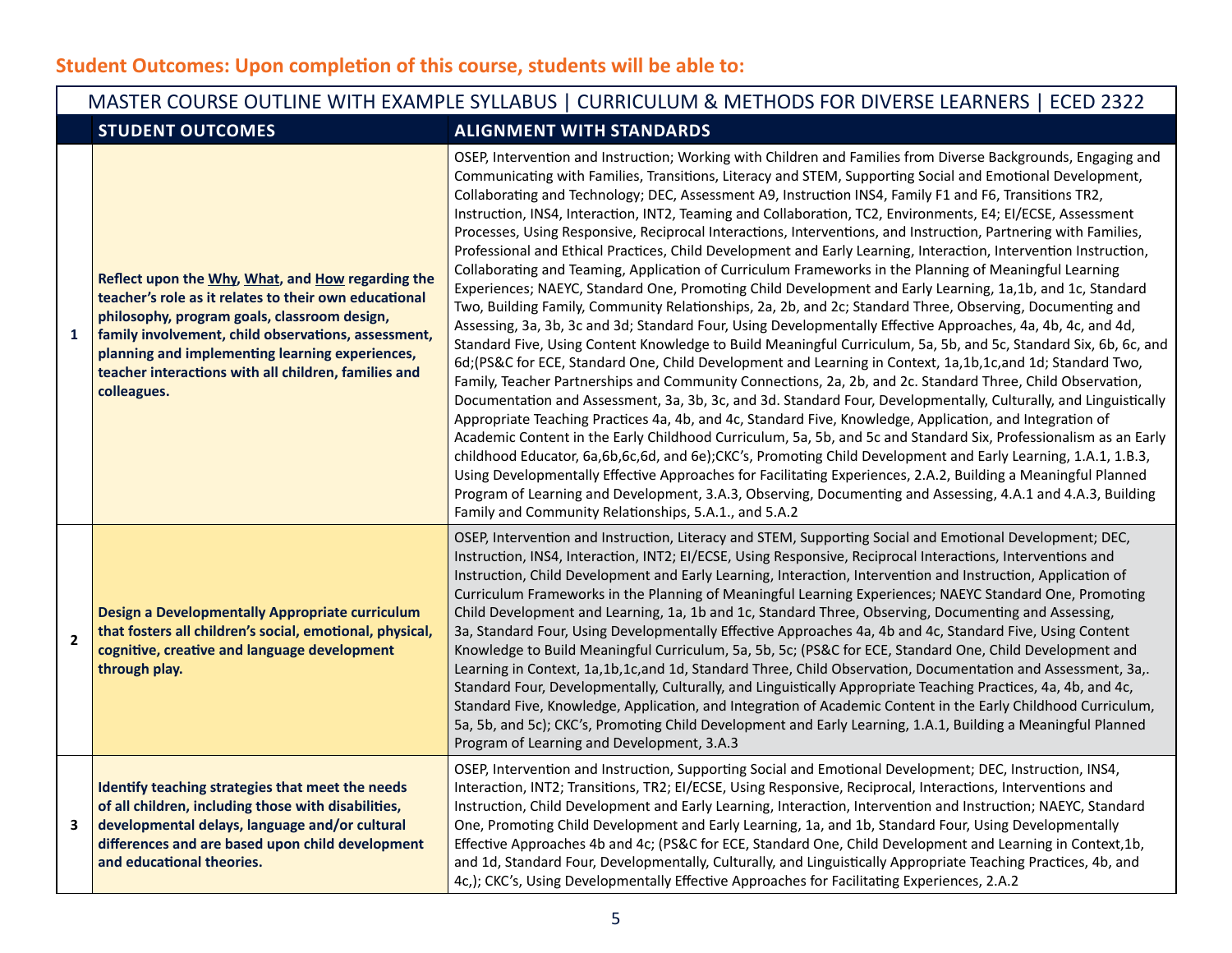|                         | MASTER COURSE OUTLINE WITH EXAMPLE SYLLABUS   CURRICULUM & METHODS FOR DIVERSE LEARNERS   ECED 2322                                                                                       |                                                                                                                                                                                                                                                                                                                                                                                                                                                                                                                                                                                                                                                                                                                                                                                                                                                                                                                                                                                                                                                                                                                                                                                                                                                                                                                                                                                                                                                                                                                                                                                                                                                                        |  |  |
|-------------------------|-------------------------------------------------------------------------------------------------------------------------------------------------------------------------------------------|------------------------------------------------------------------------------------------------------------------------------------------------------------------------------------------------------------------------------------------------------------------------------------------------------------------------------------------------------------------------------------------------------------------------------------------------------------------------------------------------------------------------------------------------------------------------------------------------------------------------------------------------------------------------------------------------------------------------------------------------------------------------------------------------------------------------------------------------------------------------------------------------------------------------------------------------------------------------------------------------------------------------------------------------------------------------------------------------------------------------------------------------------------------------------------------------------------------------------------------------------------------------------------------------------------------------------------------------------------------------------------------------------------------------------------------------------------------------------------------------------------------------------------------------------------------------------------------------------------------------------------------------------------------------|--|--|
|                         | <b>STUDENT OUTCOMES</b>                                                                                                                                                                   | <b>ALIGNMENT WITH STANDARDS</b>                                                                                                                                                                                                                                                                                                                                                                                                                                                                                                                                                                                                                                                                                                                                                                                                                                                                                                                                                                                                                                                                                                                                                                                                                                                                                                                                                                                                                                                                                                                                                                                                                                        |  |  |
| $\overline{\mathbf{4}}$ | Evaluate the components of an appropriate, inclusive<br>learning environment as teaching strategies.                                                                                      | OSEP: Intervention and Instruction, Transitions, Supporting Social and Emotional Development, Technology; DEC,<br>Instruction INS4, Transitions TR2, Interaction INT2 and Environments E4; EI/ECSE Using Responsive, Reciprocal,<br>Interaction, Interventions and Instruction, Interaction, Interventions and Instruction; NAEYC, Standard One,<br>Promoting Child Development and Learning, 1c, Using Developmentally Effective Approaches, 4a and 4c; (PS&C<br>for ECE, Standard One, Child Development and Learning in Context, 1c, and 1d, Standard Four, Developmentally,<br>Culturally, and Linguistically Appropriate Teaching Practices, 4b, and 4c) CKC's, Using Developmentally Effective<br>Approaches for Facilitating Experiences, 2.A.2,                                                                                                                                                                                                                                                                                                                                                                                                                                                                                                                                                                                                                                                                                                                                                                                                                                                                                                                |  |  |
| 5                       | Plan anti-bias and inclusive classroom experiences<br>that are based upon educational philosophy, learning<br>and development standards and child assessments.                            | OSEP: Intervention and Instruction, Working with Children and Families from Diverse Backgrounds, Supporting<br>Social and Emotional Development; DEC, Instruction, INS4, Family, F1 and Interaction, INT2; Environments,<br>E4; EI/ECSE Child Development and Early Learning, Application of Curriculum Frameworks in the Planning of<br>Meaningful Learning Experiences; NAEYC, Standard One, Promoting Child Development and Early Learning 1b<br>and 1c; Standard Two, Building Family and Community Relationships, 2a, Standard Four, Using Developmentally<br>Effective Approaches, 4a and 4b, Standard Six, Becoming a Professional, 6b, 6d and 6e; (PS&C for ECE, Standard<br>One, Child Development and Learning in Context, 1b,1c,and 1d; Standard Two, Family, Teacher Partnerships and<br>Community Connections, 2a, Standard Three, Child Observation, Documentation and Assessment, 3c, Standard<br>Four, 4a, 4b, and 4c and Standard Six, Professionalism as an Early childhood Educator and 6e); CKC's, Promoting<br>Child Development and Early Learning, 1.B.3; Building Family and Community Relationships, 5.A.1, and Using<br>Developmentally Effective Approaches for Facilitating Experiences, 2.A.2                                                                                                                                                                                                                                                                                                                                                                                                                                             |  |  |
| 6                       | Analyze how interactive learning experiences<br>support learning.                                                                                                                         | OSEP, Intervention and Instruction, Literacy and STEM and Supporting Social and Emotional Development;<br>DEC Instruction, INT2, Interaction, INT2; EI/ECSE, Using Responsive, Reciprocal, Interactions, Interventions and<br>Instruction; Interaction, Intervention and Instruction; NAEYC, Standard Four, Using Developmentally Effective<br>Approaches, 4a and 4b; (PS&C for ECE; Standard Four, Developmentally, Culturally, and Linguistically Appropriate<br>Teaching Practices, 4b and 4c); CKC's, Building a Meaningful Planned Program of Learning and Development,<br>3.A.3                                                                                                                                                                                                                                                                                                                                                                                                                                                                                                                                                                                                                                                                                                                                                                                                                                                                                                                                                                                                                                                                                  |  |  |
| $\overline{\mathbf{z}}$ | Identify and modify classroom management<br>techniques that address all children, including<br>children with disabilities, developmental delays,<br>language and/or cultural differences. | OSEP, Intervention and Instruction, Supporting Social and Emotional Development, Collaborating and Teaming;<br>DEC, Instruction, INS4, Interaction, INT2, Teaming and Collaboration, TC2; EI/ECSE, Assessment Processes, Using<br>Responsive, Reciprocal Interactions, Interventions and Instruction, Partnering with Families, Professionalism and<br>Ethical Practices, Child Development and Early Learning, Interaction, Intervention and Instruction, Collaboration<br>and Teaming, Application of Curriculum Frameworks in the Planning of Meaningful Experiences; NAEYC,<br>Standard One, Promoting Child Development and Early Learning, 1a,1b, and 1c, Standard Two, Building Family,<br>Community Relationships, 2a, 2b, and 2c; Standard Three, Observing, Documenting and Assessing, 3a, 3b, 3c and<br>3d; Standard Four, Using Developmentally Effective Approaches, 4a, 4b, 4c, and 4d, Standard Six 6b; (PS&C for<br>ECE, Standard One, Child Development and Learning in Context, 1a,1b,1c,and 1d; Standard Two, Family, Teacher<br>Partnerships and Community Connections, 2a, 2b, and 2c. Standard Three, Child Observation, Documentation<br>and Assessment, 3a, 3b, 3c, and 3d. Standard Four, Developmentally, Culturally, and Linguistically Appropriate<br>Teaching Practices, 4a, 4b, and 4c, and Standard Six, Professionalism as an Early childhood Educator, 6b); CKC's,<br>Promoting Child Development and Early Learning, 1.A.1, 1.B.3, Using Developmentally Effective Approaches for<br>Facilitating Experiences, 2.A.2, Observing, Documenting and Assessing, 4.A.3, Building Family and Community<br>Relationships, 5.A.1., and 5.A.2 |  |  |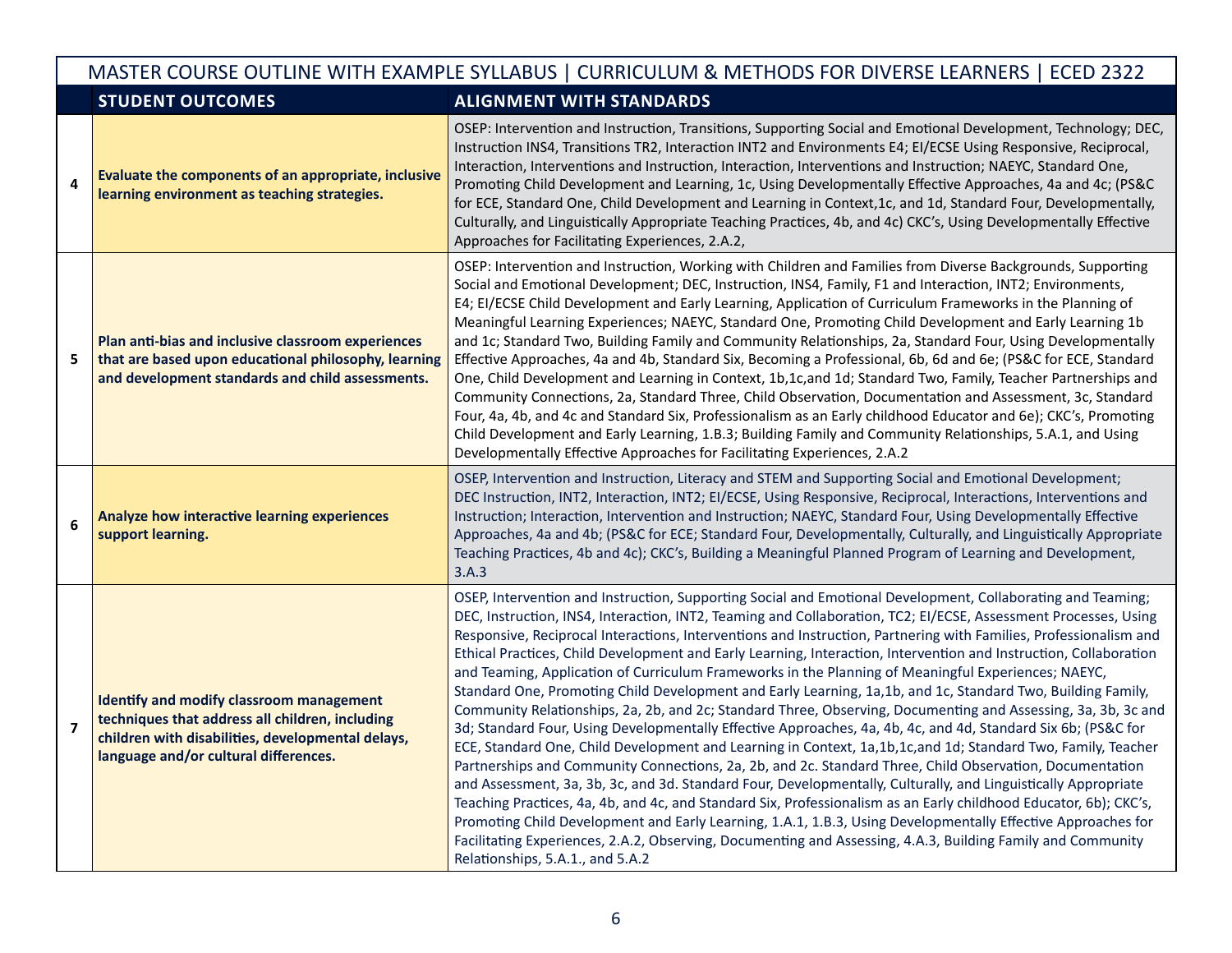|   | MASTER COURSE OUTLINE WITH EXAMPLE SYLLABUS   CURRICULUM & METHODS FOR DIVERSE LEARNERS   ECED 2322 |                                                                                                                                                                                                                                                                                                                                                                                                                                                                                                                                                                                                                                                                                                                                                   |  |  |  |
|---|-----------------------------------------------------------------------------------------------------|---------------------------------------------------------------------------------------------------------------------------------------------------------------------------------------------------------------------------------------------------------------------------------------------------------------------------------------------------------------------------------------------------------------------------------------------------------------------------------------------------------------------------------------------------------------------------------------------------------------------------------------------------------------------------------------------------------------------------------------------------|--|--|--|
|   | <b>STUDENT OUTCOMES</b>                                                                             | <b>ALIGNMENT WITH STANDARDS</b>                                                                                                                                                                                                                                                                                                                                                                                                                                                                                                                                                                                                                                                                                                                   |  |  |  |
| 8 | Evaluate the curriculum from the perspective of the<br>child, the family, and the teacher.          | OSEP, Interaction and Instruction, Working with Children and Families from Diverse Backgrounds, Engaging<br>and Communicating with Families, DEC, Family, F1 and F6, El/ECSE, Partnering with Families, Application of<br>Curriculum Frameworks in the Planning of Meaningful Learning Experiences; NAEYC, Standard Two, Building<br>Family and Community Relations, 2b and 2c, Standard Five, Using content knowledge to Build Meaningful<br>Curriculum, 5c, Standard Six, Becoming a Professional, 6d; (PS&C for ECE, Standard Two, Family, Teacher<br>Partnerships and Community Connections, 2b, and 2c and Standard Five, Knowledge, Application, and Integration<br>of Academic Content in the Early Childhood Curriculum, 5a, 5b, and 5c). |  |  |  |

### **Course Content:**

|   | MASTER COURSE OUTLINE WITH EXAMPLE SYLLABUS   CURRICULUM & METHODS FOR DIVERSE LEARNERS   ECED 2322                                                                                                                                                                                                                   |                                                                                                                                                                                                                                                                                                                                                                                                                                                                                                                                                                                                                                                                                                                                                                                                                                                                                                                                                                                                                                                                                                                                                                                                                                                                                                                                                                                                                                                                                                                                                                                                                                                                                                                                                                                                                                                                                                                                                                                                                                                                                                                                                                                                                                                                |  |  |
|---|-----------------------------------------------------------------------------------------------------------------------------------------------------------------------------------------------------------------------------------------------------------------------------------------------------------------------|----------------------------------------------------------------------------------------------------------------------------------------------------------------------------------------------------------------------------------------------------------------------------------------------------------------------------------------------------------------------------------------------------------------------------------------------------------------------------------------------------------------------------------------------------------------------------------------------------------------------------------------------------------------------------------------------------------------------------------------------------------------------------------------------------------------------------------------------------------------------------------------------------------------------------------------------------------------------------------------------------------------------------------------------------------------------------------------------------------------------------------------------------------------------------------------------------------------------------------------------------------------------------------------------------------------------------------------------------------------------------------------------------------------------------------------------------------------------------------------------------------------------------------------------------------------------------------------------------------------------------------------------------------------------------------------------------------------------------------------------------------------------------------------------------------------------------------------------------------------------------------------------------------------------------------------------------------------------------------------------------------------------------------------------------------------------------------------------------------------------------------------------------------------------------------------------------------------------------------------------------------------|--|--|
|   | <b>COURSE CONTENT</b>                                                                                                                                                                                                                                                                                                 | <b>ALIGNMENT WITH STANDARDS</b>                                                                                                                                                                                                                                                                                                                                                                                                                                                                                                                                                                                                                                                                                                                                                                                                                                                                                                                                                                                                                                                                                                                                                                                                                                                                                                                                                                                                                                                                                                                                                                                                                                                                                                                                                                                                                                                                                                                                                                                                                                                                                                                                                                                                                                |  |  |
| 1 | The Why, What, and How regarding the teacher's<br>role as it relates to educational philosophy, program<br>goals, classroom design, family involvement,<br>child observations, assessment, planning and<br>implementing learning experiences, teacher<br>interactions with all children, families, and<br>colleagues. | OSEP, Intervention and Instruction; Working with Children and Families from Diverse Backgrounds, Engaging and<br>Communicating with Families, Transitions, Literacy and STEM, Supporting Social and Emotional Development,<br>Collaborating and Technology; DEC, Assessment A9, Instruction INS4, Family F1 and F6, Transitions TR2,<br>Instruction, INS4, Interaction, INT2, Teaming and Collaboration, TC2, Environments, E4; EI/ECSE, Assessment<br>Processes, Using Responsive, Reciprocal Interactions, Interventions, and Instruction, Partnering with Families,<br>Professional and Ethical Practices, Child Development and Early Learning, Interaction, Intervention Instruction,<br>Collaborating and Teaming, Application of Curriculum Frameworks in the Planning of Meaningful Learning<br>Experiences; NAEYC, Standard One, Promoting Child Development and Early Learning, 1a,1b, and 1c, Standard<br>Two, Building Family, Community Relationships, 2a, 2b, and 2c; Standard Three, Observing, Documenting and<br>Assessing, 3a, 3b, 3c and 3d; Standard Four, Using Developmentally Effective Approaches, 4a, 4b, 4c, and 4d,<br>Standard Five, Using Content Knowledge to Build Meaningful Curriculum, 5a, 5b, and 5c, Standard Six, 6b, 6c, and<br>6d; (PS&C for ECE, Standard One, Child Development and Learning in Context, 1a,1b,1c,and 1d; Standard Two,<br>Family, Teacher Partnerships and Community Connections, 2a, 2b, and 2c. Standard Three, Child Observation,<br>Documentation and Assessment, 3a, 3b, 3c, and 3d, Standard Four, Developmentally, Culturally, and Linguistically<br>Appropriate Teaching Practices, 4a, 4b, and 4c, Standard Five, Knowledge, Application, and Integration of<br>Academic Content in the Early Childhood Curriculum, 5a, 5b, and 5c and Standard Six, Professionalism as an Early<br>childhood Educator, 6a,6b,6c,6d, and 6e); CKC's, Promoting Child Development and Early Learning, 1.A.1, 1.B.3,<br>Using Developmentally Effective Approaches for Facilitating Experiences, 2.A.2, Building a Meaningful Planned<br>Program of Learning and Development, 3.A.3, Observing, Documenting and Assessing, 4.A.1 and 4.A.3, Building<br>Family and Community Relationships, 5.A.1., and 5.A.2 |  |  |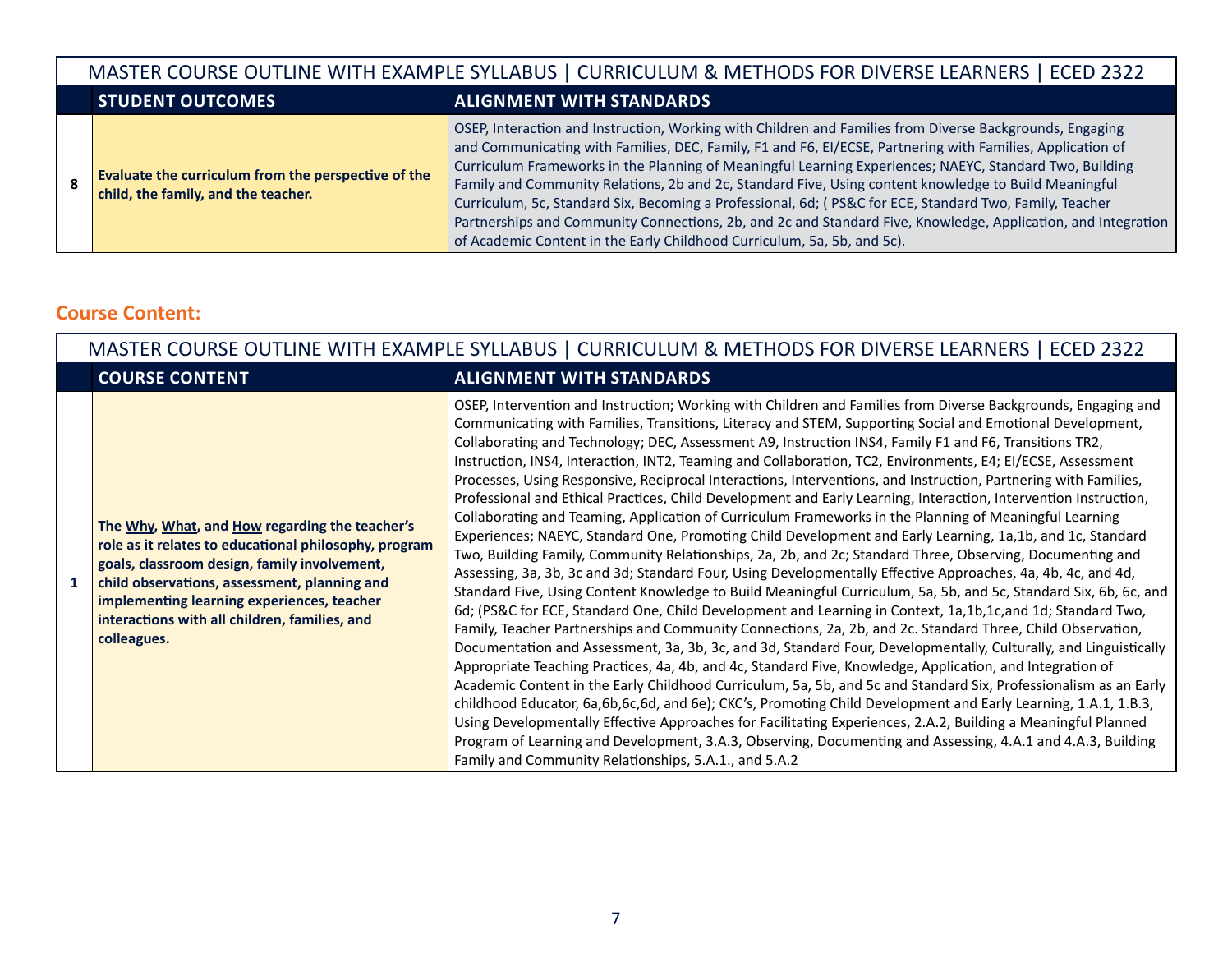|                | MASTER COURSE OUTLINE WITH EXAMPLE SYLLABUS   CURRICULUM & METHODS FOR DIVERSE LEARNERS   ECED 2322                                                                                                                               |                                                                                                                                                                                                                                                                                                                                                                                                                                                                                                                                                                                                                                                                                                                                                                                                                                                                                                                                                                                                                                                                                                                                                                                                                                                                                                     |  |  |  |
|----------------|-----------------------------------------------------------------------------------------------------------------------------------------------------------------------------------------------------------------------------------|-----------------------------------------------------------------------------------------------------------------------------------------------------------------------------------------------------------------------------------------------------------------------------------------------------------------------------------------------------------------------------------------------------------------------------------------------------------------------------------------------------------------------------------------------------------------------------------------------------------------------------------------------------------------------------------------------------------------------------------------------------------------------------------------------------------------------------------------------------------------------------------------------------------------------------------------------------------------------------------------------------------------------------------------------------------------------------------------------------------------------------------------------------------------------------------------------------------------------------------------------------------------------------------------------------|--|--|--|
|                | <b>COURSE CONTENT</b>                                                                                                                                                                                                             | <b>ALIGNMENT WITH STANDARDS</b>                                                                                                                                                                                                                                                                                                                                                                                                                                                                                                                                                                                                                                                                                                                                                                                                                                                                                                                                                                                                                                                                                                                                                                                                                                                                     |  |  |  |
| $\overline{2}$ | <b>Developmentally Appropriate curriculum that fosters</b><br>all children's social, emotional, physical, cognitive,<br>creative and language development through play.                                                           | OSEP, Intervention and Instruction, Literacy and STEM, Supporting Social and Emotional Development; DEC,<br>Instruction, INS4, Interaction, INT2; EI/ECSE, Using Responsive, Reciprocal Interactions, Interventions and<br>Instruction, Child Development and Early Learning, Interaction, Intervention and Instruction, Application of<br>Curriculum Frameworks in the Planning of Meaningful Learning Experiences; NAEYC Standard One, Promoting<br>Child Development and Learning, 1a, 1b and 1c, Standard Three, Observing, Documenting and Assessing,<br>3a, Standard Four, Using Developmentally Effective Approaches 4a, 4b and 4c, Standard Five, Using Content<br>Knowledge to Build Meaningful Curriculum, 5a, 5b, 5c; (PS&C for ECE, Standard One, Child Development and<br>Learning in Context, 1a,1b,1c,and 1d, Standard Three, Child Observation, Documentation and Assessment, 3a,.<br>Standard Four, Developmentally, Culturally, and Linguistically Appropriate Teaching Practices, 4a, 4b, and 4c,<br>Standard Five, Knowledge, Application, and Integration of Academic Content in the Early Childhood Curriculum,<br>5a, 5b, and 5c); CKC's, Promoting Child Development and Early Learning, 1.A.1, Building a Meaningful Planned<br>Program of Learning and Development, 3.A.3 |  |  |  |
| 3              | Teaching strategies that meet the needs of<br>all children, including those with disabilities,<br>developmental delays, language and/or cultural<br>differences and are based upon child development<br>and educational theories. | OSEP, Intervention and Instruction, Supporting Social and Emotional Development; DEC, Instruction, INS4,<br>Interaction, INT2; Transitions, TR2; EI/ECSE, Using Responsive, Reciprocal, Interactions, Interventions and<br>Instruction, Child Development and Early Learning, Interaction, Intervention and Instruction; NAEYC, Standard<br>One, Promoting Child Development and Early Learning, 1a, and 1b, Standard Four, Using Developmentally<br>Effective Approaches 4b and 4c; (PS&C for ECE, Standard One, Child Development and Learning in Context, 1b,<br>and 1d, Standard Four, Developmentally, Culturally, and Linguistically Appropriate Teaching Practices, 4b, and<br>4c,); CKC's, Using Developmentally Effective Approaches for Facilitating Experiences, 2.A.2                                                                                                                                                                                                                                                                                                                                                                                                                                                                                                                   |  |  |  |
| 4              | The components of an appropriate, inclusive learning<br>environment as teaching strategies.                                                                                                                                       | OSEP: Intervention and Instruction, Transitions, Supporting Social and Emotional Development, Technology; DEC,<br>Instruction INS4, Transitions TR2, Interaction INT2 and Environments E4; EI/ECSE Using Responsive, Reciprocal,<br>Interaction, Interventions and Instruction, Interaction, Interventions and Instruction; NAEYC, Standard One,<br>Promoting Child Development and Learning, 1c, Using Developmentally Effective Approaches, 4a and 4c; (PS&C<br>for ECE, Standard One, Child Development and Learning in Context, 1c, and 1d, Standard Four, Developmentally,<br>Culturally, and Linguistically Appropriate Teaching Practices, 4b, and 4c); CKC's, Using Developmentally Effective<br>Approaches for Facilitating Experiences, 2.A.2,                                                                                                                                                                                                                                                                                                                                                                                                                                                                                                                                            |  |  |  |
| 5              | Anti-bias and inclusive classroom experiences that<br>are based upon educational philosophy, learning and<br>development standards and child assessments.                                                                         | OSEP: Intervention and Instruction, Working with Children and Families from Diverse Backgrounds, Supporting<br>Social and Emotional Development; DEC, Instruction, INS4, Family, F1 and Interaction, INT2; Environments,<br>E4; EI/ECSE Child Development and Early Learning, Application of Curriculum Frameworks in the Planning of<br>Meaningful Learning Experiences; NAEYC, Standard One, Promoting Child Development and Early Learning 1b<br>and 1c; Standard Two, Building Family and Community Relationships, 2a, Standard Four, Using Developmentally<br>Effective Approaches, 4a and 4b, Standard Six, Becoming a Professional, 6b, 6d and 6e; (PS&C for ECE, Standard<br>One, Child Development and Learning in Context, 1b,1c,and 1d; Standard Two, Family, Teacher Partnerships and<br>Community Connections, 2a, Standard Three, Child Observation, Documentation and Assessment, 3c, Standard<br>Four, 4a, 4b, and 4c and Standard Six, Professionalism as an Early childhood Educator and 6e); CKC's, Promoting<br>Child Development and Early Learning, 1.B.3; Building Family and Community Relationships, 5.A.1, and Using<br>Developmentally Effective Approaches for Facilitating Experiences, 2.A.2                                                                          |  |  |  |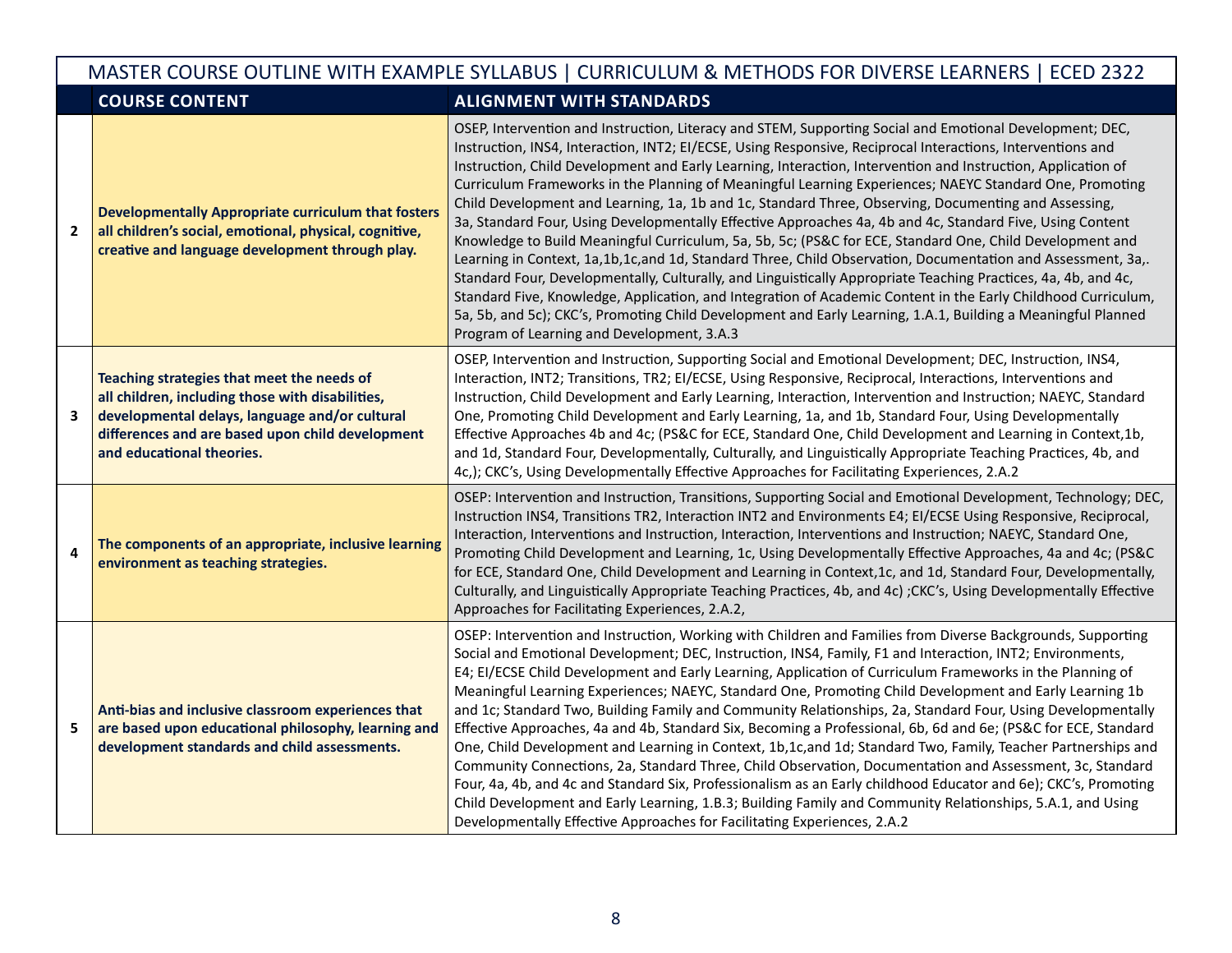|   | MASTER COURSE OUTLINE WITH EXAMPLE SYLLABUS   CURRICULUM & METHODS FOR DIVERSE LEARNERS   ECED 2322                                                                          |                                                                                                                                                                                                                                                                                                                                                                                                                                                                                                                                                                                                                                                                                                                                                                                                                                                                                                                                                                                                                                                                                                                                                                                                                                                                                                                                                                                                                                                                                                                                                                                                                                                                        |  |  |
|---|------------------------------------------------------------------------------------------------------------------------------------------------------------------------------|------------------------------------------------------------------------------------------------------------------------------------------------------------------------------------------------------------------------------------------------------------------------------------------------------------------------------------------------------------------------------------------------------------------------------------------------------------------------------------------------------------------------------------------------------------------------------------------------------------------------------------------------------------------------------------------------------------------------------------------------------------------------------------------------------------------------------------------------------------------------------------------------------------------------------------------------------------------------------------------------------------------------------------------------------------------------------------------------------------------------------------------------------------------------------------------------------------------------------------------------------------------------------------------------------------------------------------------------------------------------------------------------------------------------------------------------------------------------------------------------------------------------------------------------------------------------------------------------------------------------------------------------------------------------|--|--|
|   | <b>COURSE CONTENT</b>                                                                                                                                                        | <b>ALIGNMENT WITH STANDARDS</b>                                                                                                                                                                                                                                                                                                                                                                                                                                                                                                                                                                                                                                                                                                                                                                                                                                                                                                                                                                                                                                                                                                                                                                                                                                                                                                                                                                                                                                                                                                                                                                                                                                        |  |  |
| 6 | The interactive learning experiences that support<br>learning.                                                                                                               | OSEP, Intervention and Instruction, Literacy and STEM and Supporting Social and Emotional Development;<br>DEC Instruction, INT2, Interaction, INT2; EI/ECSE, Using Responsive, Reciprocal, Interactions, Interventions and<br>Instruction; Interaction, Intervention and Instruction; NAEYC, Standard Four, Using Developmentally Effective<br>Approaches, 4a and 4b; (PS&C for ECE; Standard Four, Developmentally, Culturally, and Linguistically Appropriate<br>Teaching Practices, 4b and 4c); CKC's, Building a Meaningful Planned Program of Learning and Development,<br>3.A.3                                                                                                                                                                                                                                                                                                                                                                                                                                                                                                                                                                                                                                                                                                                                                                                                                                                                                                                                                                                                                                                                                  |  |  |
| 7 | <b>Classroom management techniques that address</b><br>all children, including children with disabilities,<br>developmental delays, language and/or cultural<br>differences. | OSEP, Intervention and Instruction, Supporting Social and Emotional Development, Collaborating and Teaming;<br>DEC, Instruction, INS4, Interaction, INT2, Teaming and Collaboration, TC2; EI/ECSE, Assessment Processes, Using<br>Responsive, Reciprocal Interactions, Interventions and Instruction, Partnering with Families, Professionalism and<br>Ethical Practices, Child Development and Early Learning, Interaction, Intervention and Instruction, Collaboration<br>and Teaming, Application of Curriculum Frameworks in the Planning of Meaningful Experiences; NAEYC,<br>Standard One, Promoting Child Development and Early Learning, 1a,1b, and 1c, Standard Two, Building Family,<br>Community Relationships, 2a, 2b, and 2c; Standard Three, Observing, Documenting and Assessing, 3a, 3b, 3c and<br>3d; Standard Four, Using Developmentally Effective Approaches, 4a, 4b, 4c, and 4d, Standard Six 6b; (PS&C for<br>ECE, Standard One, Child Development and Learning in Context, 1a,1b,1c,and 1d; Standard Two, Family, Teacher<br>Partnerships and Community Connections, 2a, 2b, and 2c. Standard Three, Child Observation, Documentation<br>and Assessment, 3a, 3b, 3c, and 3d. Standard Four, Developmentally, Culturally, and Linguistically Appropriate<br>Teaching Practices, 4a, 4b, and 4c, and Standard Six, Professionalism as an Early childhood Educator, 6b); CKC's,<br>Promoting Child Development and Early Learning, 1.A.1, 1.B.3, Using Developmentally Effective Approaches for<br>Facilitating Experiences, 2.A.2, Observing, Documenting and Assessing, 4.A.3, Building Family and Community<br>Relationships, 5.A.1., and 5.A.2 |  |  |
| 8 | The curriculum from the perspective of the child, the<br>teacher and the family.                                                                                             | OSEP, Interaction and Instruction, Working with Children and Families from Diverse Backgrounds, Engaging<br>and Communicating with Families, DEC, Family, F1 and F6, El/ECSE, Partnering with Families, Application of<br>Curriculum Frameworks in the Planning of Meaningful Learning Experiences; NAEYC, Standard Two, Building<br>Family and Community Relations, 2b and 2c, Standard Five, Using content knowledge to Build Meaningful<br>Curriculum, 5c, Standard Six, Becoming a Professional, 6d; (PS&C for ECE, Standard Two, Family, Teacher<br>Partnerships and Community Connections, 2b, and 2c and Standard Five, Knowledge, Application, and Integration<br>of Academic Content in the Early Childhood Curriculum, 5a, 5b, and 5c).                                                                                                                                                                                                                                                                                                                                                                                                                                                                                                                                                                                                                                                                                                                                                                                                                                                                                                                      |  |  |

# **STANDARDS**

CT State Core Knowledge and Competencies (CKC)

Division of Early Childhood of the Council for Exceptional Children (DEC)

Early Intervention/Early Childhood Special Education (EI/ECSE)

National Association for the Education of Young Children (NAEYC)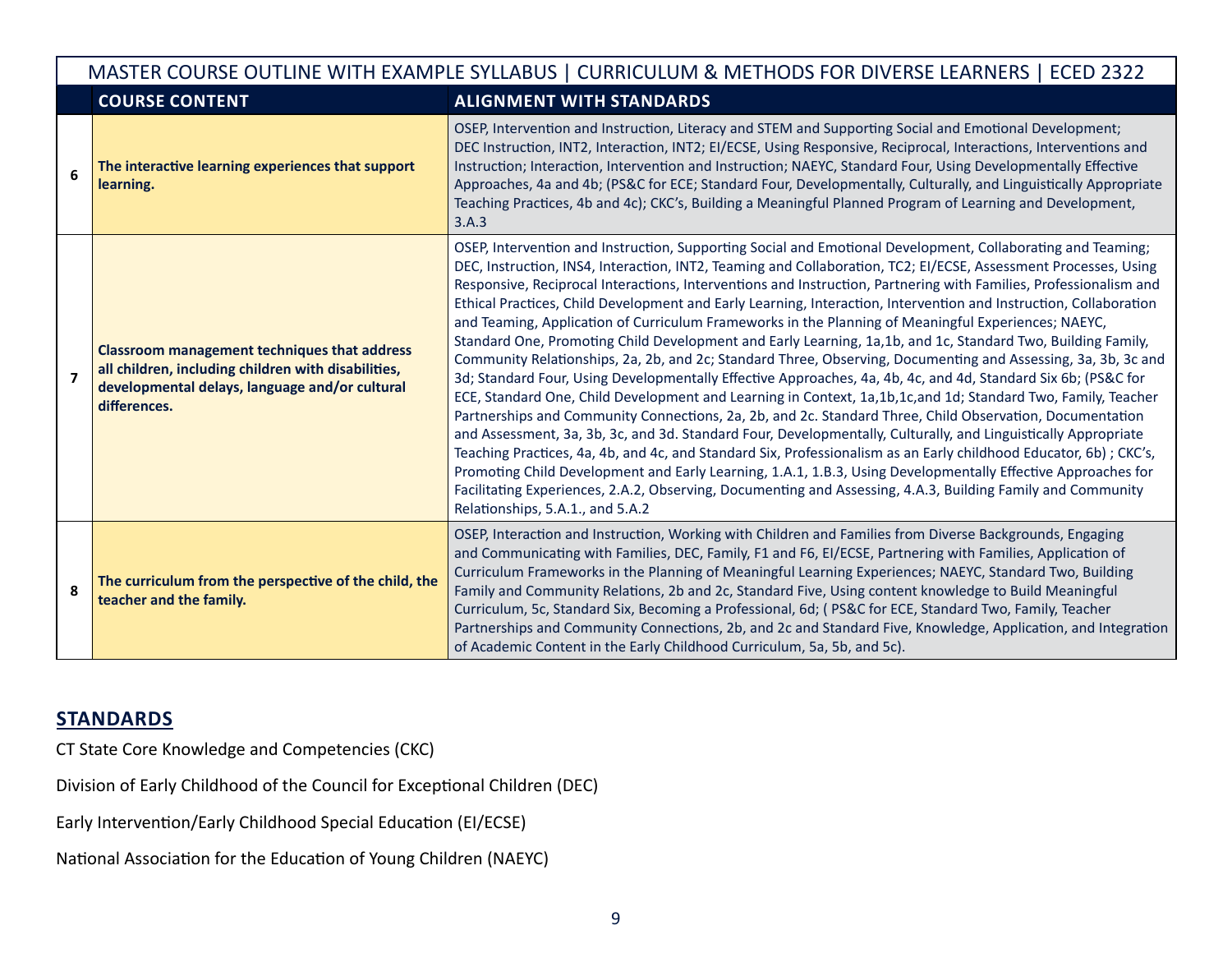Professional Standards and Competencies for Early Childhood Educators (Power to the Profession (P2P) Standards)

# **KEY EXPERIENCES**

- 1. Discuss the various roles and responsibilities of the teacher. (CO 1)
- 2. Create a week- long learning experience plan (LEP) which includes teaching strategies, interactive learning experiences, inclusive accommodations/modifications, standards, schedules, transitions, and materials. (CO 2, CO 3, CO 4, CO 5, and CO 6)
- 3. Observe a teacher and identify the strategies used and its impact on all including children with disabilities, developmental delays, language and/ or cultural differences. (CO 3 and CO 7)
- 4. Reflect upon a teacher modifying, accommodating, and/or adapting to meet the needs of all children including children with disabilities, developmental delays, language and/or cultural differences. (CO 3)
- 5. Evaluate the components of an appropriate learning environment as strategies for inclusion and developmental appropriateness. (CO 4 and CO 5)
- 6. Peer review of LEP's for indication of classroom experiences that are interactive, anti-bias, inclusive and their connection to educational philosophy, learning and development standards and child assessments. (CO 5 and CO 6)
- 7. Compare and contrast a variety of differing classroom management techniques. (CO 7)
- 8. Compare and contrast several descriptions of curriculum from the perspective of the child, the family and the teacher. (CO 8)

# **RESOURCES**

#### **Books and Manuals**

- SRBI *<https://portal.ct.gov/SDE/SRBI/SRBI---Scientific-Research-Based-Interventions/Related-Resources>*
- ELDS Guidelines *[https://www.ctoec.org/connecticut-early-learning-and-development-standards-ct-elds/ct-elds-forms-and-documents/](https://www.ctoec.org/supporting-child-development/ct-elds/documents/)*
- Nell, M.L., Dreq, W.F., & Bush, D.E.; (2013) From Play to Practice; Connecting Teachers' Play to Children's Learning. NAEYC

#### **Videos**

- Read Aloud strategies *<https://www.youtube.com/watch?v=tZ2rL0eByfc&t=14s>*
- Teacher strategies regarding introducing materials The study was an outgrowth of the 10-year TIMPANI Toy Study. You can view the video and read more about the study on our website: *<https://www.easternct.edu/center-for-early-childhood-education/research/research-clips/group-time-toy-discussions.html>*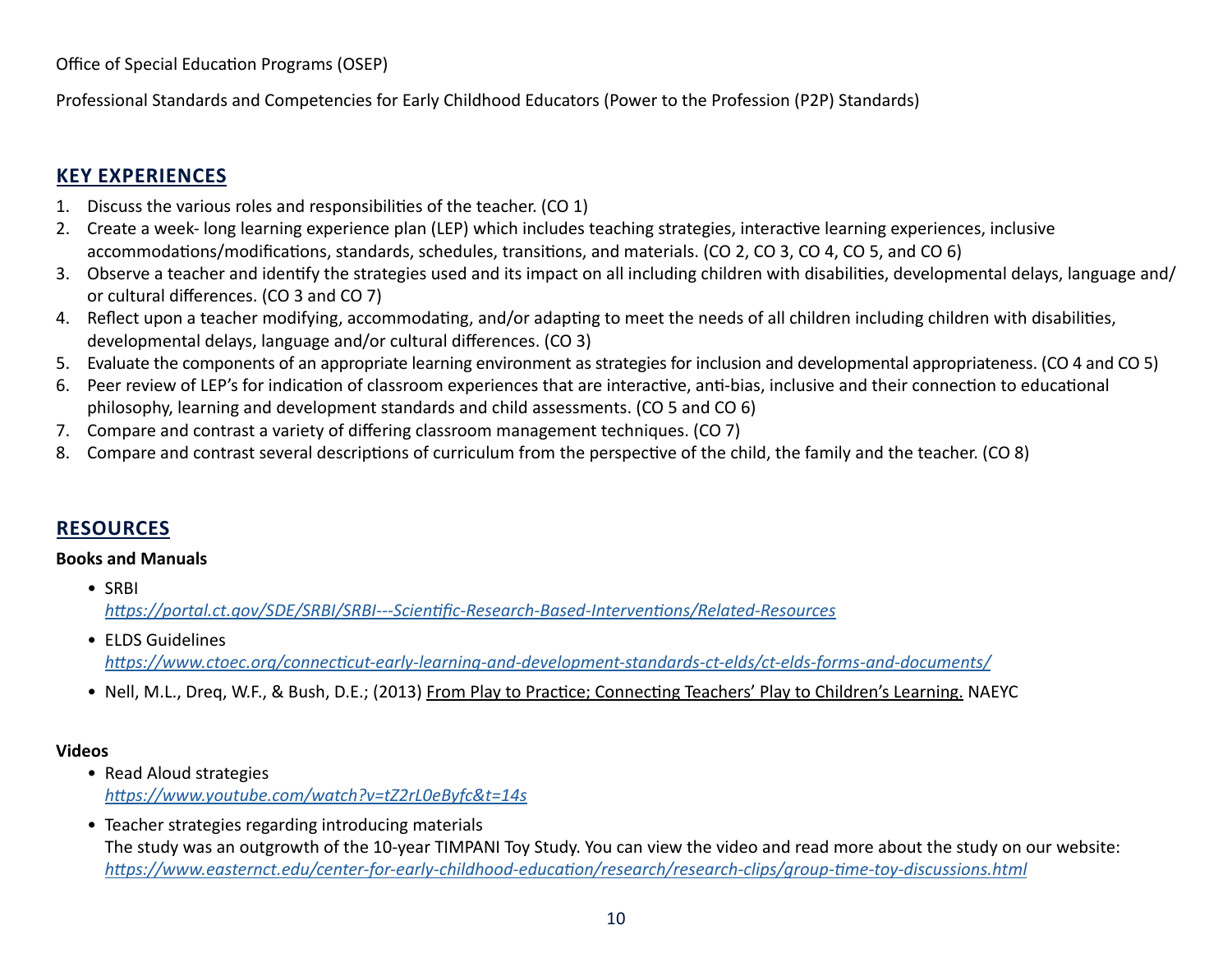• Changing the environment: behavior management tool

*[https://babybonus.msf.gov.sg/parentingresources/web/Toddlers/ToddlersDevelopment/ToddlersBehaviour/Toddlers\\_Changing\\_](https://familiesforlife.sg/Parenting/Pages/Home.aspx?_afrLoop=56903891449841160&_afrWindowMode=0&_afrWindowId=null#%40%3F_afrWindowId%3Dnull%26_afrLoop%3D56903891449841160%26_afrWindowMode%3D0%26_adf.ctrl-state%3D3qbrqsg26_4) [Environment?\\_afrLoop=56903891449841160&\\_afrWindowMode=0&\\_afrWindowId=null#%40%3F\\_afrWindowId%3Dnull%26\\_](https://familiesforlife.sg/Parenting/Pages/Home.aspx?_afrLoop=56903891449841160&_afrWindowMode=0&_afrWindowId=null#%40%3F_afrWindowId%3Dnull%26_afrLoop%3D56903891449841160%26_afrWindowMode%3D0%26_adf.ctrl-state%3D3qbrqsg26_4) [afrLoop%3D56903891449841160%26\\_afrWindowMode%3D0%26\\_adf.ctrl-state%3D3qbrqsg26\\_4](https://familiesforlife.sg/Parenting/Pages/Home.aspx?_afrLoop=56903891449841160&_afrWindowMode=0&_afrWindowId=null#%40%3F_afrWindowId%3Dnull%26_afrLoop%3D56903891449841160%26_afrWindowMode%3D0%26_adf.ctrl-state%3D3qbrqsg26_4)*

#### **Article (website)**

- Different preschool teaching methods and techniques *<https://parentingscope.com/different-preschool-teaching-methods-and-techniques-used-worldwide/>*
- Behavior Strategies for Children on the Autism Spectrum *<https://ibcces.org/blog/2016/07/15/behavior-strategies/>*
- Teaching preschoolers learning strategies: 'What' meets 'how' *<https://www.brookings.edu/blog/education-plus-development/2018/04/13/teaching-preschoolers-learning-strategies-what-meets-how/>*
- NAEYC 10 Effective DAP Teaching Strategies *[https://www.naeyc.org/resources/topics/dap/10-effective-dap-teaching-strategie](https://www.naeyc.org/resources/topics/dap/10-effective-dap-teaching-strategies)*s
- 50+ de-escalation strategies *<https://www.thepathway2success.com/50-de-escalation-strategies/>*
- List of methods, techniques, and strategies. Students can identify those that are (and are not) DAP for young children and describe how they could be implemented in an early childhood classroom. *[https://teaching.uncc.edu/sites/teaching.uncc.edu/files/media/files/file/InstructionalMethods/150TeachingMethods.pdf](https://teaching.charlotte.edu/sites/teaching.charlotte.edu/files/media/files/file/InstructionalMethods/150TeachingMethods.pdf)*
- "What if all the kids are white?" *[https://www.teachingforchange.org/wp-content/uploads/2012/08/ec\\_whatifallthekids\\_english.pdf](https://www.teachingforchange.org/wp-content/uploads/2012/08/ec_whatifallthekids_english.pdf)*

#### **Children's Books**

In each of these books, there are teaching methods and techniques that are identifiable.

- Chrysanthemum by Kevin Henkes
- Cleversticks by Bernard Ashley
- A Letter to My Teacher by Deborah Hopkinson
- The Dot by Peter H. Reynolds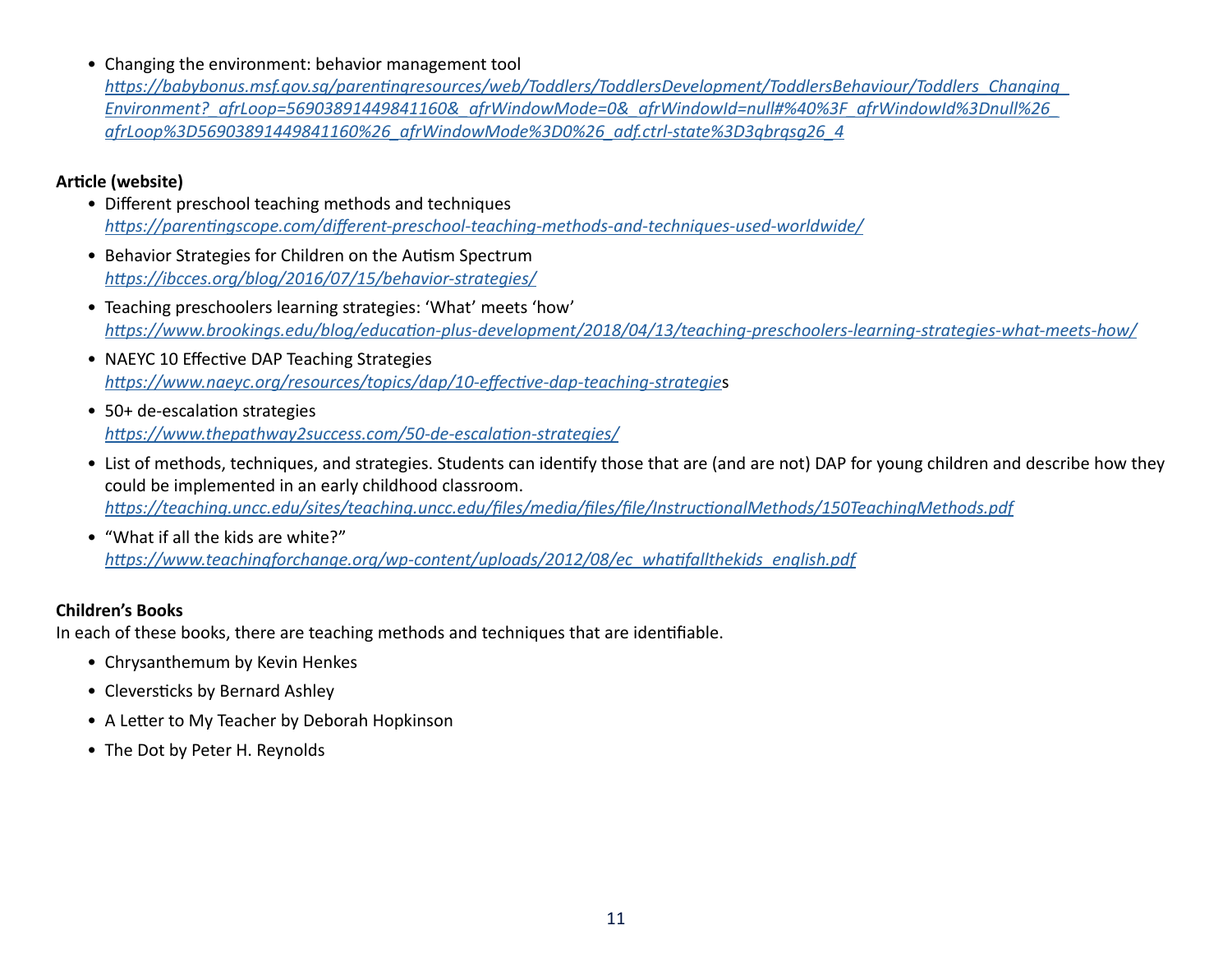| MASTER COURSE OUTLINE WITH EXAMPLE SYLLABUS   METHODS AND TECHNIQUES IN EARLY CHILDHOOD EDUCATION   ECE 222 |                                                                                                                                                                                                                                                                                                                                                                       |                                                   |                                                                                                                                                                                                                                           |                                                            |  |
|-------------------------------------------------------------------------------------------------------------|-----------------------------------------------------------------------------------------------------------------------------------------------------------------------------------------------------------------------------------------------------------------------------------------------------------------------------------------------------------------------|---------------------------------------------------|-------------------------------------------------------------------------------------------------------------------------------------------------------------------------------------------------------------------------------------------|------------------------------------------------------------|--|
| <b>DATE</b>                                                                                                 | <b>TOPIC AND LEARNING ACTIVITY</b>                                                                                                                                                                                                                                                                                                                                    | <b>ALIGNMENT WITH</b><br><b>COURSE OBJECTIVES</b> | <b>ASSIGNMENTS</b>                                                                                                                                                                                                                        | <b>ALIGNMENT</b><br><b>WITH STUDENT</b><br><b>OUTCOMES</b> |  |
| <b>Week</b><br>$\mathbf{1}$                                                                                 | Introduction to the course and course syllabus.<br>The Why, What, and How regarding the teacher's<br>role as it relates to educational philosophy, program<br>goals, classroom design, family involvement, child<br>observations, assessment, planning and implementing<br>learning experiences, teacher interactions with all<br>children, families, and colleagues. | CO <sub>1</sub>                                   |                                                                                                                                                                                                                                           |                                                            |  |
| $\mathbf{2}$                                                                                                | <b>NAEYC 10 Effective DAP Teaching Strategies</b><br>https://www.naeyc.org/resources/topics/dap/10-effective-dap-<br>teaching-strategies                                                                                                                                                                                                                              |                                                   | *Discuss the various roles and responsibilities of the<br>teacher.                                                                                                                                                                        | SO <sub>1</sub>                                            |  |
| 3                                                                                                           | Developmentally Appropriate curriculum that fosters all<br>children's social, emotional, physical, cognitive, creative<br>and language development through play.                                                                                                                                                                                                      | CO <sub>2</sub>                                   |                                                                                                                                                                                                                                           |                                                            |  |
|                                                                                                             | <b>Read Aloud strategies</b><br>https://www.youtube.com/watch?v=tZ2rL0eByfc&t=14s                                                                                                                                                                                                                                                                                     |                                                   | *Begin to create a week- long learning experience plan<br>(LEP) which includes teaching strategies, interactive<br>learning experiences, inclusive accommodations/<br>modifications, standards, schedules, transitions, and<br>materials. | SO 2, SO 3, SO 4, SO 5,<br>and SO 6                        |  |
| 5                                                                                                           | Teaching strategies that meet the needs of all children,<br>including those with disabilities, developmental delays,<br>language and/or cultural differences and are based upon<br>child development and educational theories.                                                                                                                                        | CO <sub>3</sub>                                   |                                                                                                                                                                                                                                           |                                                            |  |
| 6                                                                                                           | Teacher strategies regarding introducing materials<br>The study was an outgrowth of the 10-year TIMPANI<br>Toy Study. You can view the video and read more about<br>the study on our website: https://www.easternct.edu/center-<br>for-early-childhood-education/research/research-clips/group-time-toy-<br>discussions.html                                          |                                                   | *Observe a teacher and identify the strategies used<br>and its impact on all including children with disabilities,<br>developmental delays, language and/or cultural<br>differences.                                                      | SO 3 and SO 7                                              |  |
| $\overline{ }$                                                                                              | The components of an appropriate, inclusive learning<br>environment as teaching strategies.                                                                                                                                                                                                                                                                           | CO <sub>4</sub>                                   |                                                                                                                                                                                                                                           |                                                            |  |
| 8                                                                                                           |                                                                                                                                                                                                                                                                                                                                                                       |                                                   | *Reflect upon a teacher modifying, accommodating, and/<br>or adapting to meet the needs of all children including<br>children with disabilities, developmental delays, language<br>and/or cultural differences.                           | SO <sub>3</sub>                                            |  |
| 9                                                                                                           | Anti-bias and inclusive classroom experiences that<br>are based upon educational philosophy, learning and<br>development standards and child assessments.                                                                                                                                                                                                             | CO <sub>5</sub>                                   |                                                                                                                                                                                                                                           |                                                            |  |